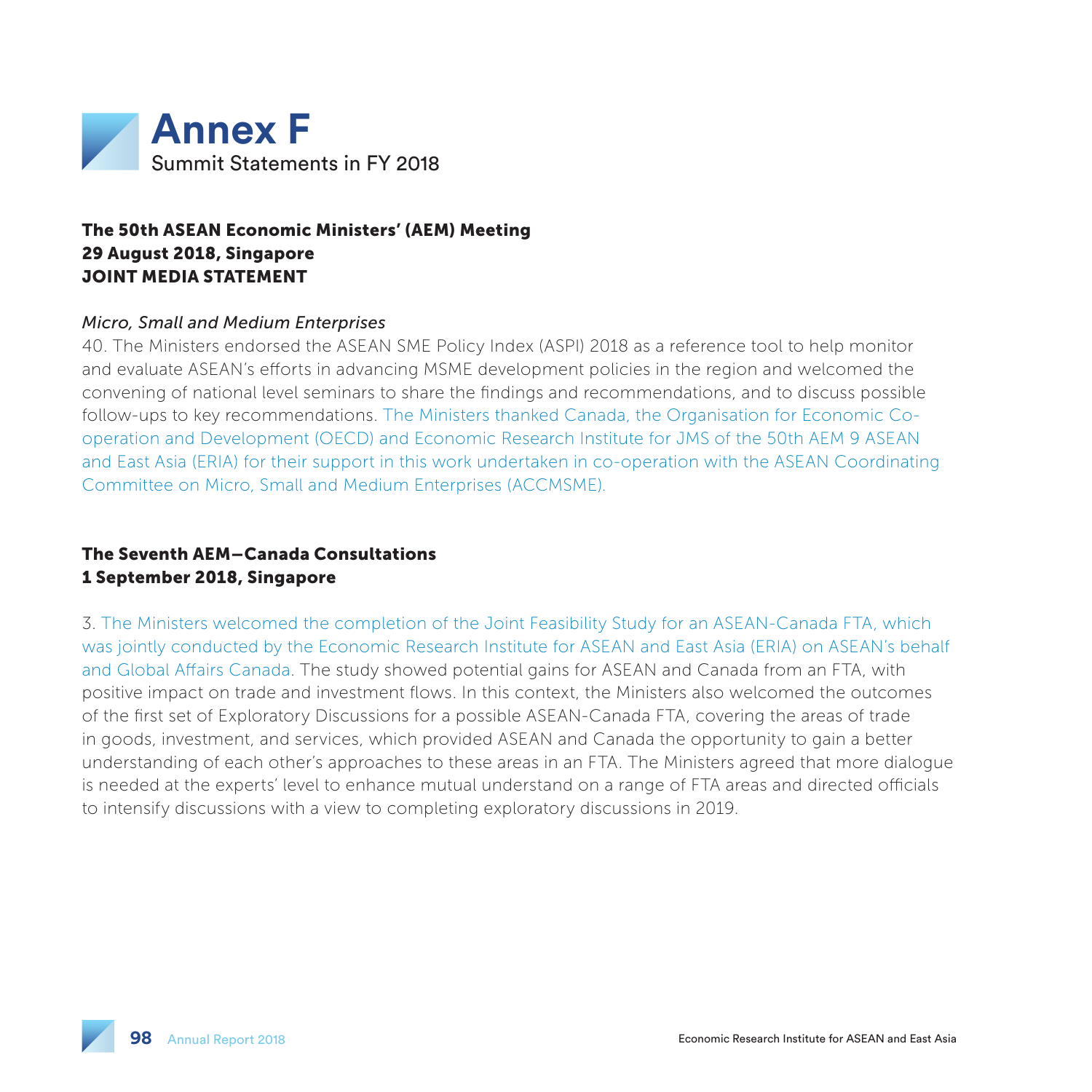## The Sixth EAS Economic Ministers' Meeting 1 September 2018, Singapore

4. The Ministers congratulated the Economic Research Institute for ASEAN and East Asia (ERIA) on its 10th Anniversary and welcomed the report of the 11th ERIA Governing Board Meeting. The Ministers commended ERIA's contribution, as a regional think-tank, in supporting regional integration through its research activities, and encouraged ERIA to continue providing targeted high-quality research on topics that highlight and address the challenges facing the region.

## The 12th East Asia Summit Energy Ministers Meeting 29 October 2018, Singapore JOINT MINISTERIAL STATEMENT

10. The Ministers noted the LNG Producer Consumer Conference on 22 October 2018 in Nagoya, Japan and the Economic Research Institute for ASEAN and East Asia (ERIA)'s contributions towards policy analysis, research studies, roundtables and technical workshops conducted on natural gas and LNG markets.

13. Implementation of the EAS policy research roadmap. The Ministers welcomed the implementation of the EAS Mid-Term Energy Policy Research Roadmap following the adoption of the roadmap at the 11th EAS EMM in September 2017. The studies conducted by ERIA under the roadmap supported the work of the three (3) EAS ECTF work streams, including EAS energy outlook and savings potential, DES application, next generation biofuels and analysis of geothermal energy potential in response to the particular needs of EAS countries for economic analysis.

## Chairman's Statement of The 33rd ASEAN Summit Singapore, 13 November 2018

19. We welcomed ASEAN's progress in realising the five economic thrusts identified by Singapore for 2018, namely: promoting innovation and e-commerce; improving trade facilitation; deepening services and investment integration; cultivating a conducive regulatory environment; and progressing ASEAN's external relations. We welcomed the signing by the ASEAN Economic Ministers in November 2018 of the ASEAN Agreement on Electronic Commerce, which would facilitate cross-border ecommerce transactions and promote confidence in the use of e-commerce in the region to drive economic growth and social development. We noted the endorsement by the AEC Council Ministers of the ASEAN Digital Integration Framework, which identifies the economic benefits of, and current challenges to, digital integration for ASEAN and for individual ASEAN Member States, with particular attention paid to MSMEs. We further noted

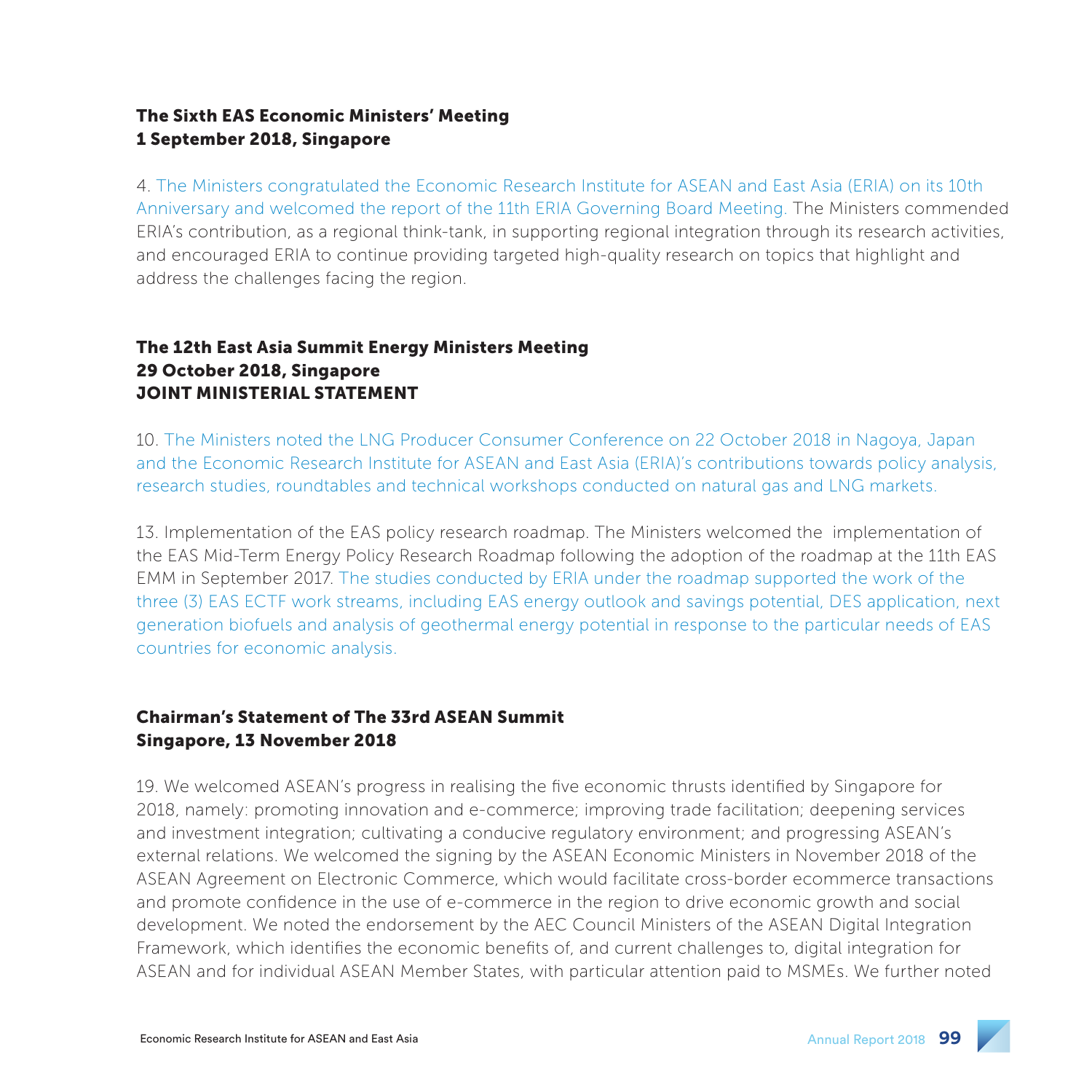the ASEAN Secretariat's Assessment of ASEAN's Readiness for the Fourth Industrial Revolution, and tasked our officials to strengthen cross-pillar and cross-sectoral coordination in this area. We commended the 10th Anniversary of the Economic Research Institute for ASEAN and East Asia (ERIA) and its contributions to deepening economic integration, narrowing the development gap and achieving sustainable development in ASEAN and East Asia, and encouraged ERIA to continue providing targeted high-quality research on topics that highlight and address the challenges facing the region.

### Keynote Address by Yab Tun Dr Mahathir Bin Mohamad, Prime Minister Of Malaysia ASEAN Business and Investment Summit (ABIS) 2018

21. I note that ASEAN-BAC has been pushing for trade facilitation and opportunities offered by low hanging fruits such as speeding up cross-border shipments and reducing bureaucratic processes in order to boost trade volume and lower the costs of doing business. I also commend the proposed collaboration between ASEAN-BAC and Economic Research Institute for ASEAN and East Asia (ERIA) to formulate national level priorities for the reduction of non-tariff measures to support 10% reduction in trade costs by 2020. These are indeed initiatives which need to be accelerated in order to see higher rate of growth within ASEAN in the next few years. Malaysia is undertaking structural reforms to ensure we remain competitive. Among the measures to be undertaken includes the formation of a Committee jointly-chaired by both the Ministers of Finance and International Trade and Industry to improve regulatory framework on trade facilitation and taxation.

# Joint Statement of the 21st ASEAN-Japan Summit to Commemorate the 45th Anniversary of ASEAN-Japan Friendship and Cooperation 13 November 2018

8. We will further enhance economic integration, such as in promoting the digital economy, through the support of the Economic Research Institute for ASEAN and East Asia (ERIA) to explore the vision of developing an East Asia community with the ASEAN Community as its core.

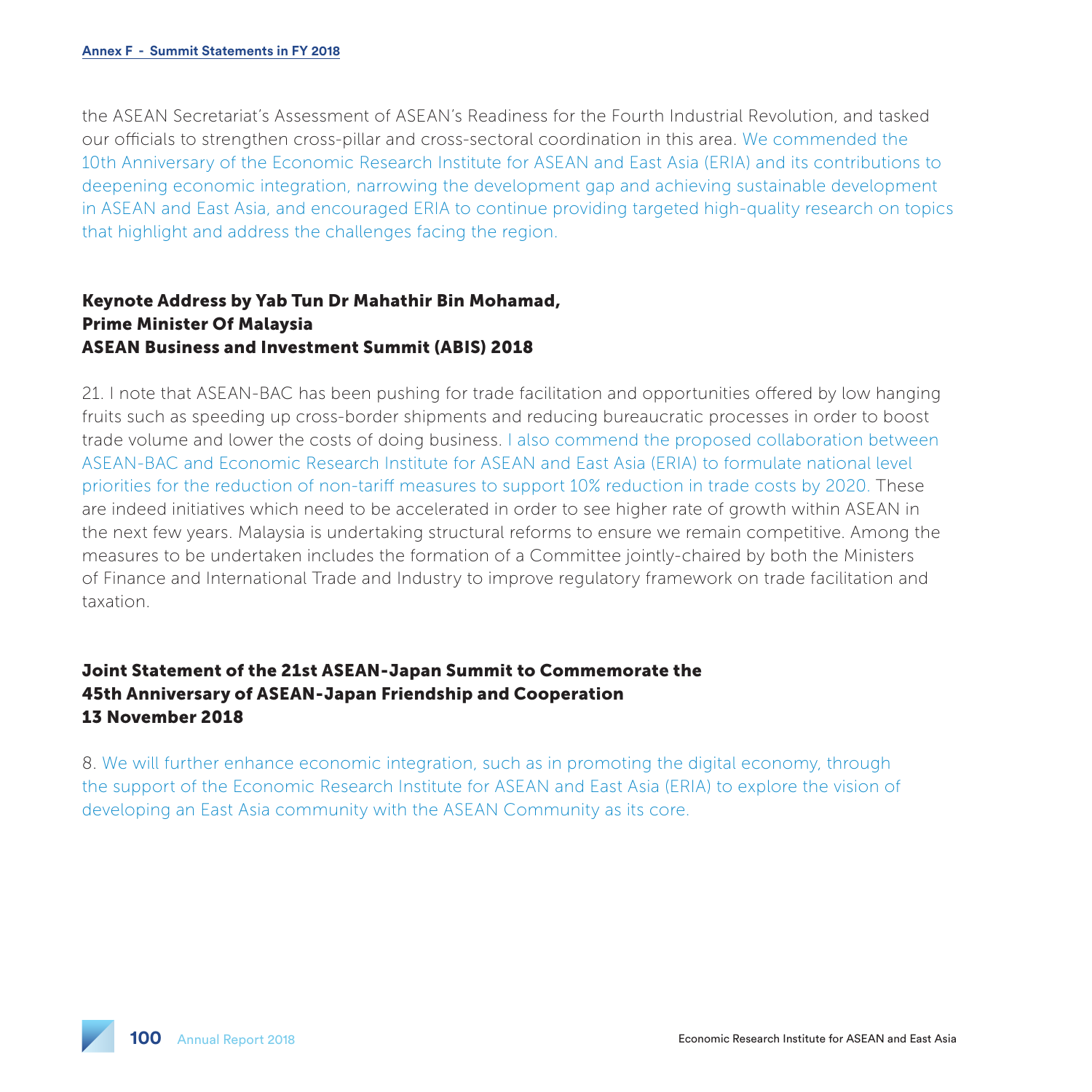## Chairman's Statement of the 21st ASEAN-Japan Summit Singapore, 14 November 2018

7. We commended the progress made in the implementation of the ASEAN Japan 10-year Strategic Economic Cooperation Roadmap in various sectors, including activities promoting human resource development, trade facilitation, micro, small and medium enterprise (MSME) development, infrastructure, innovation and transfer of technology. We welcomed the ASEAN-Japan Fourth Industrial Revolution Initiative, which would enable ASEAN to develop its capabilities to benefit from the digital revolution. We encouraged the Economic Ministers to expedite their efforts towards the establishment of an ASEAN-Japan cooperation mechanism to support the implementation of the ASEAN Agreement on Electronic Commerce. We also commended the work of the ASEAN-Japan Innovation Network (AJIN), a private sector led initiative that promotes innovation across sectors and industries, including digital business platforms for MSMEs and emerging industries. We acknowledged the support of the AEM-METI Economic and Industrial Cooperation Committee (AMEICC) in developing industries and strengthening connectivity within the region, notably through the publication of Future of ASEAN – 50 Success Stories of Digitalisation of ASEAN MSMEs. We commended the ASEAN-Japan Centre for its significant role in promoting trade, investment, and tourism as well as people-to-people exchanges and ASEAN awareness. In this regard, we welcomed the Centre's recent structural reforms to address the new challenges faced by ASEAN and Japan, and encouraged the Centre to consider necessary reform. We also expressed appreciation for the support of the Economic Research Institute for ASEAN and East Asia (ERIA) in promoting our close economic partnership, and Japan's contribution to the Institute.

## Chairman's Statement of the 13th East Asia Summit Singapore, 15 November 2018

#### *ASEAN Connectivity*

21. We welcomed the establishment of the ASEAN Smart Cities Network and expressed support for the progress made on developing a framework for smart city development in ASEAN as well as city-specific action plans. We also welcomed the ASEAN Sustainable Urbanisation Strategy, which provides cities with useful toolkits to mitigate urban challenges. We looked forward to the non-ASEAN EAS participating Final 6 countries' close partnership with ASEAN cities as their efforts to build smart and sustainable communities evolve over the coming years. We noted the convening of the 3/2018 ASEAN Connectivity Coordinating Committee (ACCC) Meeting, the inaugural Monitoring, Review and Evaluation Meeting, the 9th ASEAN Connectivity Symposium supported by the Economic Research Institute for ASEAN and East Asia (ERIA), and the ACCC Consultations with Dialogue Partners and Other External Partners on Connectivity in Singapore from 4 to 7 September 2018. Recognising the importance of the use of technology as an enabler to improve the lives of our people, we also adopted the EAS Leaders' Statement on ASEAN Smart Cities